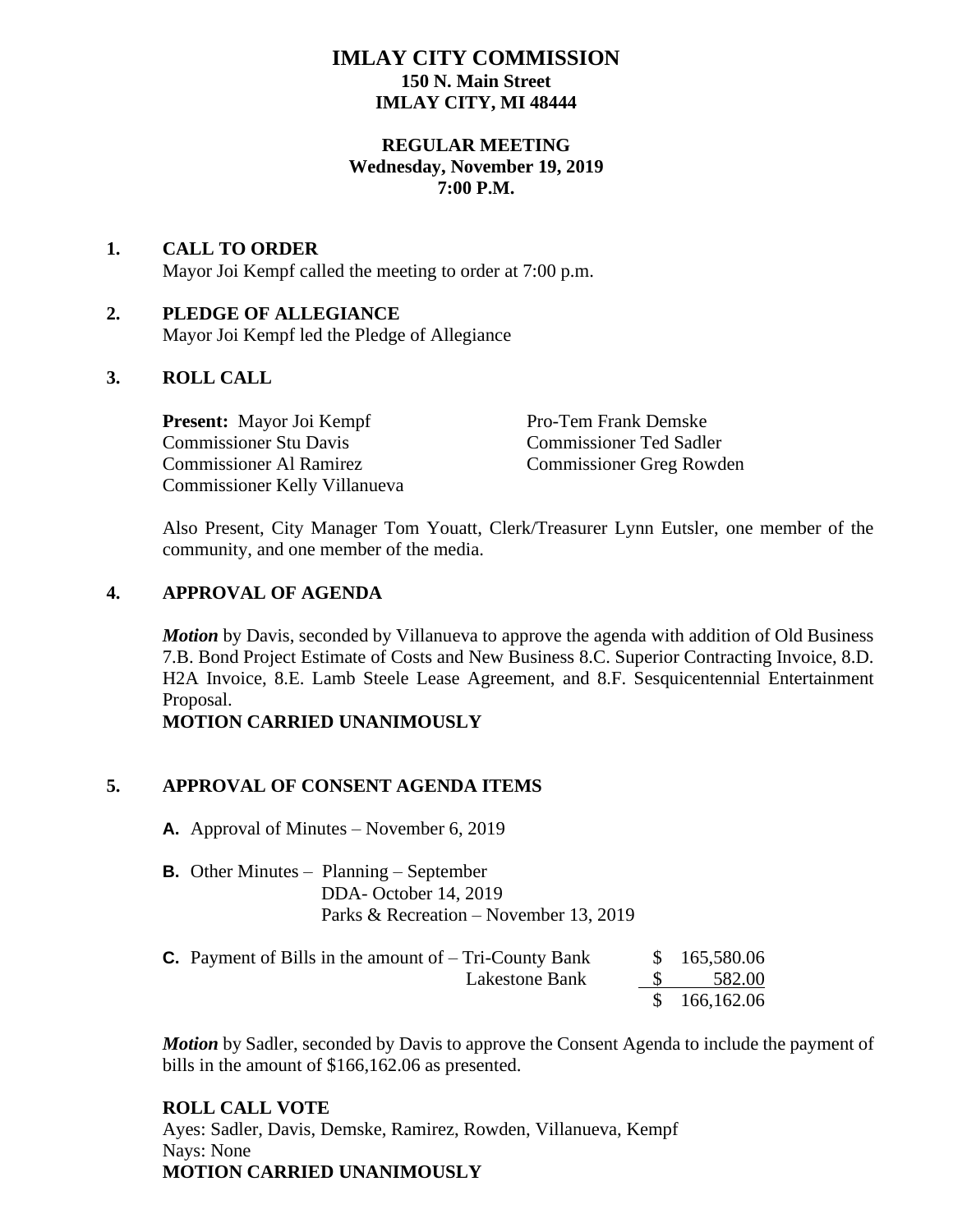# **6. CITIZENS FROM THE FLOOR**

Allen Rosenbalm – Commented on three points: 1.) Grateful for the resource of the urgent care of Imlay City. Great staff and service, 2.) Appreciates all Imlay City Fire Fighters and is proud of them, 3.) Appreciates Marilyn's dedication to the Sesquicentennial Commission.

## **7. OLD BUSINESS**

## **A. 1 st Reading International Property Maintenance Code Ordinance**

*Motion* by Davis, seconded by Demske to approve the first reading of the Property Maintenance Code Ordinance as presented. **MOTION CARRIED UNANIMOUSLY**

#### **B. Bond Project – Estimate of Costs**

City Manager Youatt presented a preliminary estimate of costs from The Spicer Group for three Bond projects as follows:

- 1.) M-53 Sanitary Sewer Improvements Fourth St to WWTP \$850,000
- 2.) Fourth St Reconstruction M53 to Main St \$826,702
- 3.) Newark Road Pump Station Rehabilitation \$250,000

The City would like to request issuing bonds for a General Bond in the amount of \$2 Million to complete the projects. The City currently has 2 Bond issues that will be paid off, one in 2020 and one in 2021.

*Motion* by Demske, seconded by Sadler to approve the preliminary estimate of costs from the Spicer Group and to allow the City Manager to proceed with a \$2 Million General Bond for projects as presented.

#### **ROLL CALL VOTE**

Ayes: Demske, Sadler, Ramirez, Rowden, Davis, Villanueva, Kempf Nays: None **MOTION CARRIED UNANIMOUSLY**

#### **8. NEW BUSINESS**

#### **A. Resolution 2019-8 MEDC Redevelopment Ready Community Program**

*Motion* by Demske, seconded by Villanueva to approve Resolution 2019-8 which authorizes the City to continue participation in the MEDC Redevelopment Ready Community Program as presented.

**ROLL CALL VOTE** Ayes: Demske, Villanueva, Ramirez, Rowden, Sadler, Davis, Kempf Nays: None **MOTION CARRIED UNANIMOUSLY**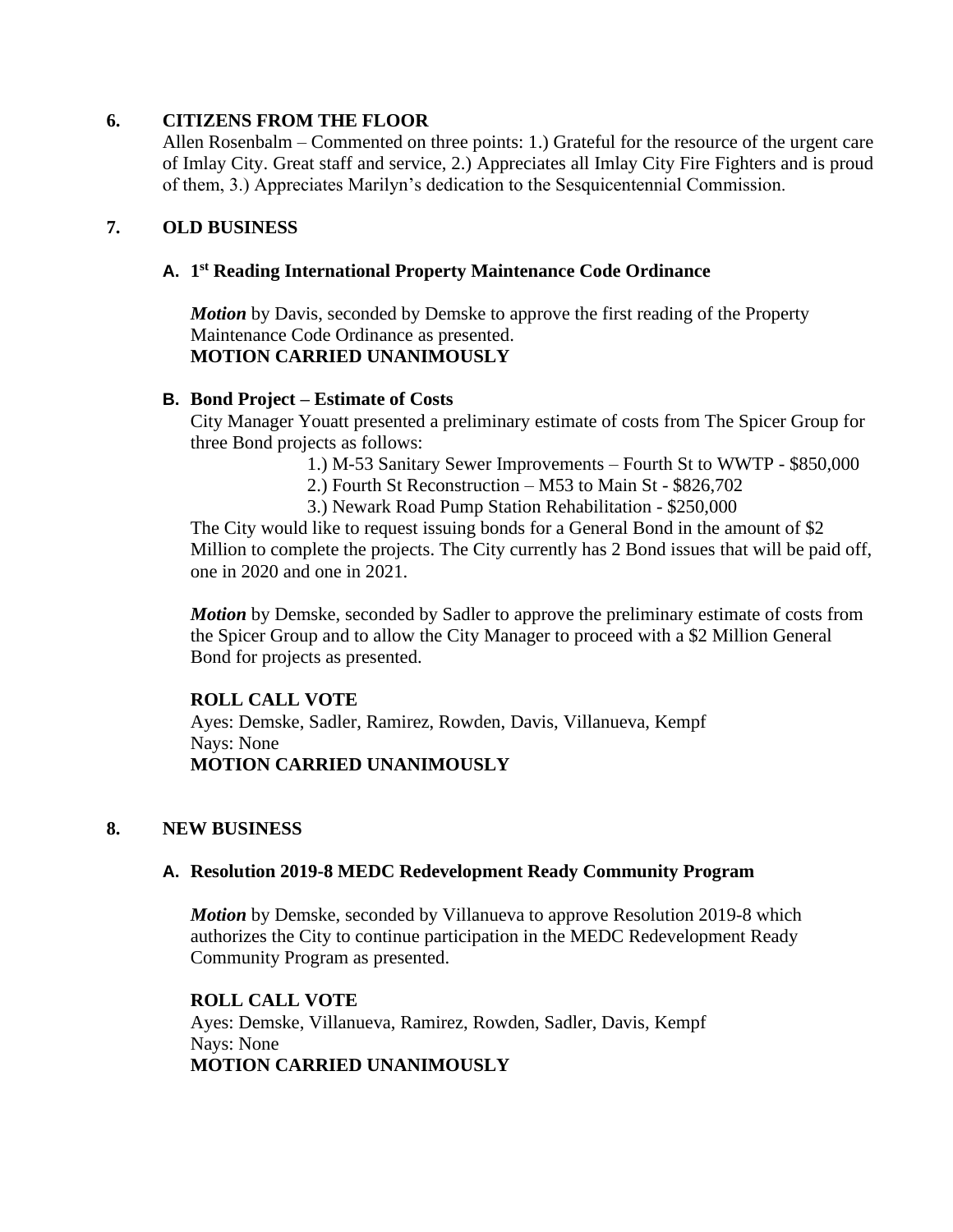## **B. 2020 City Commission Meeting Times**

City Manager Youatt wanted the Boards thoughts about moving the Commission Meeting from 7 p.m. to 6 p.m. Commissioners, Demske and Sadler stated that 7 p.m. worked better for them, Villanueva stated that 6 p.m. worked for her, Davis felt that 6 p.m. would be too early for public attendance. No other responses made, no motions. Meetings will remain at 7 p.m.

### **C. Superior Contracting Payment # 4**

City Manager Youatt presented Payment Application **#** 4 to Superior Contracting – Fire Hall Construction.

*Motion* by Ramirez, seconded by Davis to approve payment #4 to Superior Contracting in the amount of \$309,197.55 as presented.

## **ROLL CALL VOTE**

Ayes: Ramirez, Davis, Sadler, Villanueva, Demske, Rowden, Kempf Nays: None **MOTION CARRIED UNANIMOUSLY**

### **D. H2A Invoice**

City Manager Youatt presented Invoice # 19246 from H2A Architects for Construction Administration on the Fire Hall.

*Motion* by Davis, seconded by Villanueva to approve payment in the amount of \$4,725.00 to H2A Architects for Invoice # 19246 as presented.

#### **ROLL CALL VOTE**

Ayes: Davis, Villanueva, Demske, Ramirez, Rowden, Sadler, Kempf Nays: None **MOTION CARRIED UNANIMOUSLY**

# **E. Lamb Steele Lease Agreement**

City Manager Youatt presented a 3 year lease agreement between Imlay City and Lapeer County for the Imlay City Senior Center.

*Motion* by Demske, seconded by Sadler to approve the 3 year lease agreement for the Imlay City Senior Center with the first two years at a rate of \$8,000 per year and the third year at a rate of \$8,500.00 beginning November 11, 2019 and ending November 10, 2022, as presented.

#### **ROLL CALL VOTE**

Ayes: Demske, Sadler, Villanueva, Ramirez, Rowden, Davis, Kempf Nays: None **MOTION CARRIED UNANIMOUSLY**